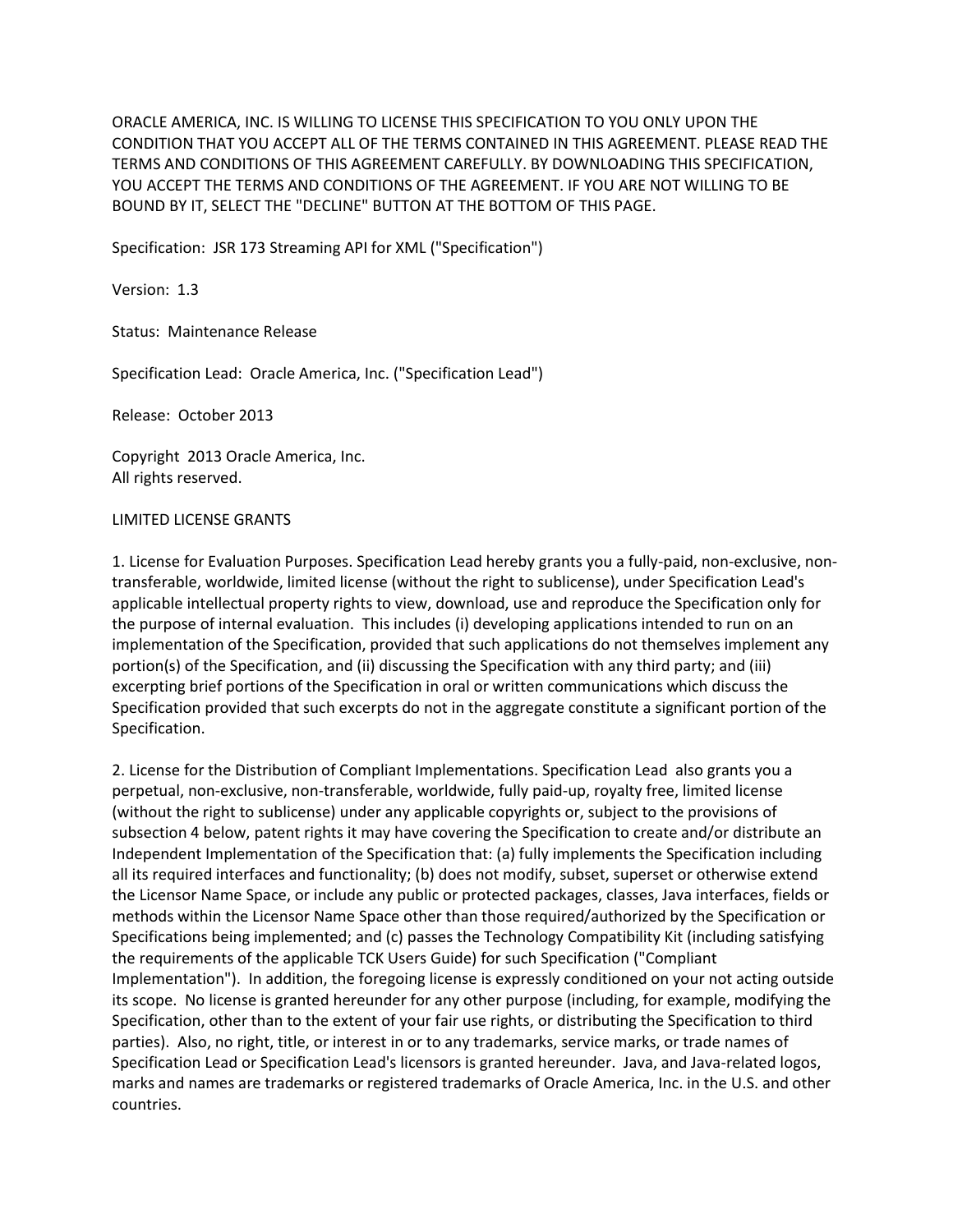3. Pass-through Conditions. You need not include limitations (a)-(c) from the previous paragraph or any other particular "pass through" requirements in any license You grant concerning the use of your Independent Implementation or products derived from it. However, except with respect to Independent Implementations (and products derived from them) that satisfy limitations (a)-(c) from the previous paragraph, You may neither: (a) grant or otherwise pass through to your licensees any licenses under Specification Lead's applicable intellectual property rights; nor (b) authorize your licensees to make any claims concerning their implementation's compliance with the Specification in question.

#### 4. Reciprocity Concerning Patent Licenses.

a. With respect to any patent claims covered by the license granted under subparagraph 2 above that would be infringed by all technically feasible implementations of the Specification, such license is conditioned upon your offering on fair, reasonable and non-discriminatory terms, to any party seeking it from You, a perpetual, non-exclusive, non-transferable, worldwide license under Your patent rights which are or would be infringed by all technically feasible implementations of the Specification to develop, distribute and use a Compliant Implementation.

b With respect to any patent claims owned by Specification Lead and covered by the license granted under subparagraph 2, whether or not their infringement can be avoided in a technically feasible manner when implementing the Specification, such license shall terminate with respect to such claims if You initiate a claim against Specification Lead that it has, in the course of performing its responsibilities as the Specification Lead, induced any other entity to infringe Your patent rights.

c Also with respect to any patent claims owned by Specification Lead and covered by the license granted under subparagraph 2 above, where the infringement of such claims can be avoided in a technically feasible manner when implementing the Specification such license, with respect to such claims, shall terminate if You initiate a claim against Specification Lead that its making, having made, using, offering to sell, selling or importing a Compliant Implementation infringes Your patent rights.

5. Definitions. For the purposes of this Agreement: "Independent Implementation" shall mean an implementation of the Specification that neither derives from any of Specification Lead's source code or binary code materials nor, except with an appropriate and separate license from Specification Lead, includes any of Specification Lead's source code or binary code materials; "Licensor Name Space" shall mean the public class or interface declarations whose names begin with "java", "javax", "com.oracle", "com.sun" or their equivalents in any subsequent naming convention adopted by Oracle America, Inc. through the Java Community Process, or any recognized successors or replacements thereof; and "Technology Compatibility Kit" or "TCK" shall mean the test suite and accompanying TCK User's Guide provided by Specification Lead which corresponds to the Specification and that was available either (i) from Specification Lead's 120 days before the first release of Your Independent Implementation that allows its use for commercial purposes, or (ii) more recently than 120 days from such release but against which You elect to test Your implementation of the Specification.

This Agreement will terminate immediately without notice from Specification Lead if you breach the Agreement or act outside the scope of the licenses granted above.

DISCLAIMER OF WARRANTIES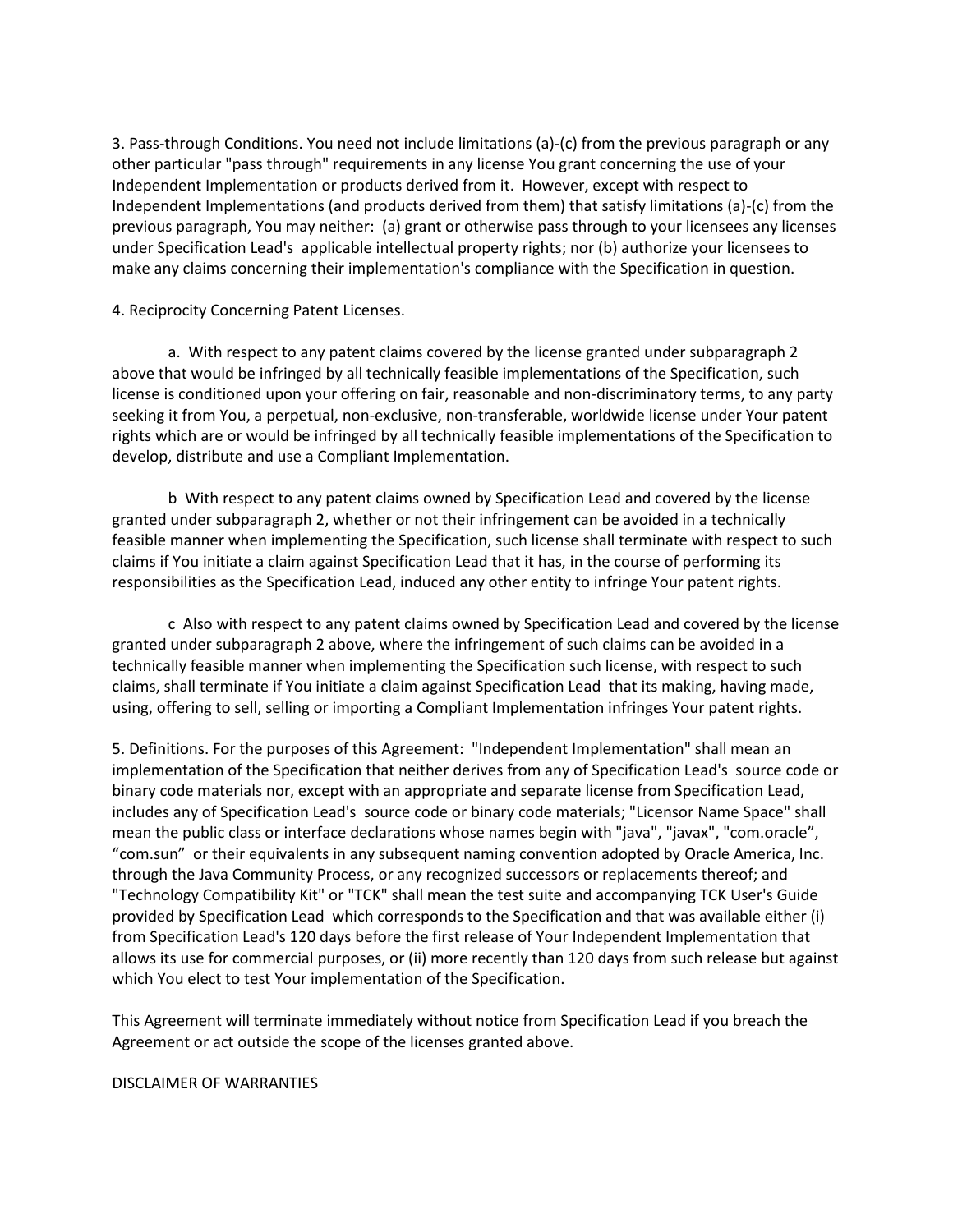THE SPECIFICATION IS PROVIDED "AS IS". SPECIFICATION LEAD MAKES NO REPRESENTATIONS OR WARRANTIES, EITHER EXPRESS OR IMPLIED, INCLUDING BUT NOT LIMITED TO, WARRANTIES OF MERCHANTABILITY, FITNESS FOR A PARTICULAR PURPOSE, NON-INFRINGEMENT (INCLUDING AS A CONSEQUENCE OF ANY PRACTICE OR IMPLEMENTATION OF THE SPECIFICATION), OR THAT THE CONTENTS OF THE SPECIFICATION ARE SUITABLE FOR ANY PURPOSE. This document does not represent any commitment to release or implement any portion of the Specification in any product. In addition, the Specification could include technical inaccuracies or typographical errors.

## LIMITATION OF LIABILITY

TO THE EXTENT NOT PROHIBITED BY LAW, IN NO EVENT WILL SPECIFICATION LEAD OR ITS LICENSORS BE LIABLE FOR ANY DAMAGES, INCLUDING WITHOUT LIMITATION, LOST REVENUE, PROFITS OR DATA, OR FOR SPECIAL, INDIRECT, CONSEQUENTIAL, INCIDENTAL OR PUNITIVE DAMAGES, HOWEVER CAUSED AND REGARDLESS OF THE THEORY OF LIABILITY, ARISING OUT OF OR RELATED IN ANY WAY TO YOUR HAVING, IMPELEMENTING OR OTHERWISE USING THE SPECIFICATION, EVEN IF SPECIFICATION LEAD AND/OR ITS LICENSORS HAVE BEEN ADVISED OF THE POSSIBILITY OF SUCH DAMAGES. You will indemnify, hold harmless, and defend Specification Lead and its licensors from any claims arising or resulting from: (i) your use of the Specification; (ii) the use or distribution of your Java application, applet and/or implementation; and/or (iii) any claims that later versions or releases of any Specification furnished to you are incompatible with the Specification provided to you under this license.

### RESTRICTED RIGHTS LEGEND

U.S. Government: If this Specification is being acquired by or on behalf of the U.S. Government or by a U.S. Government prime contractor or subcontractor (at any tier), then the Government's rights in the Software and accompanying documentation shall be only as set forth in this license; this is in accordance with 48 C.F.R. 227.7201 through 227.7202-4 (for Department of Defense (DoD) acquisitions) and with 48 C.F.R. 2.101 and 12.212 (for non-DoD acquisitions).

# REPORT

If you provide Specification Lead with any comments or suggestions concerning the Specification ("Feedback"), you hereby: (i) agree that such Feedback is provided on a non-proprietary and nonconfidential basis, and (ii) grant Specification Lead a perpetual, non-exclusive, worldwide, fully paid-up, irrevocable license, with the right to sublicense through multiple levels of sublicensees, to incorporate, disclose, and use without limitation the Feedback for any purpose.

### GENERAL TERMS

Any action related to this Agreement will be governed by California law and controlling U.S. federal law. The U.N. Convention for the International Sale of Goods and the choice of law rules of any jurisdiction will not apply.

The Specification is subject to U.S. export control laws and may be subject to export or import regulations in other countries. Licensee agrees to comply strictly with all such laws and regulations and acknowledges that it has the responsibility to obtain such licenses to export, re-export or import as may be required after delivery to Licensee.